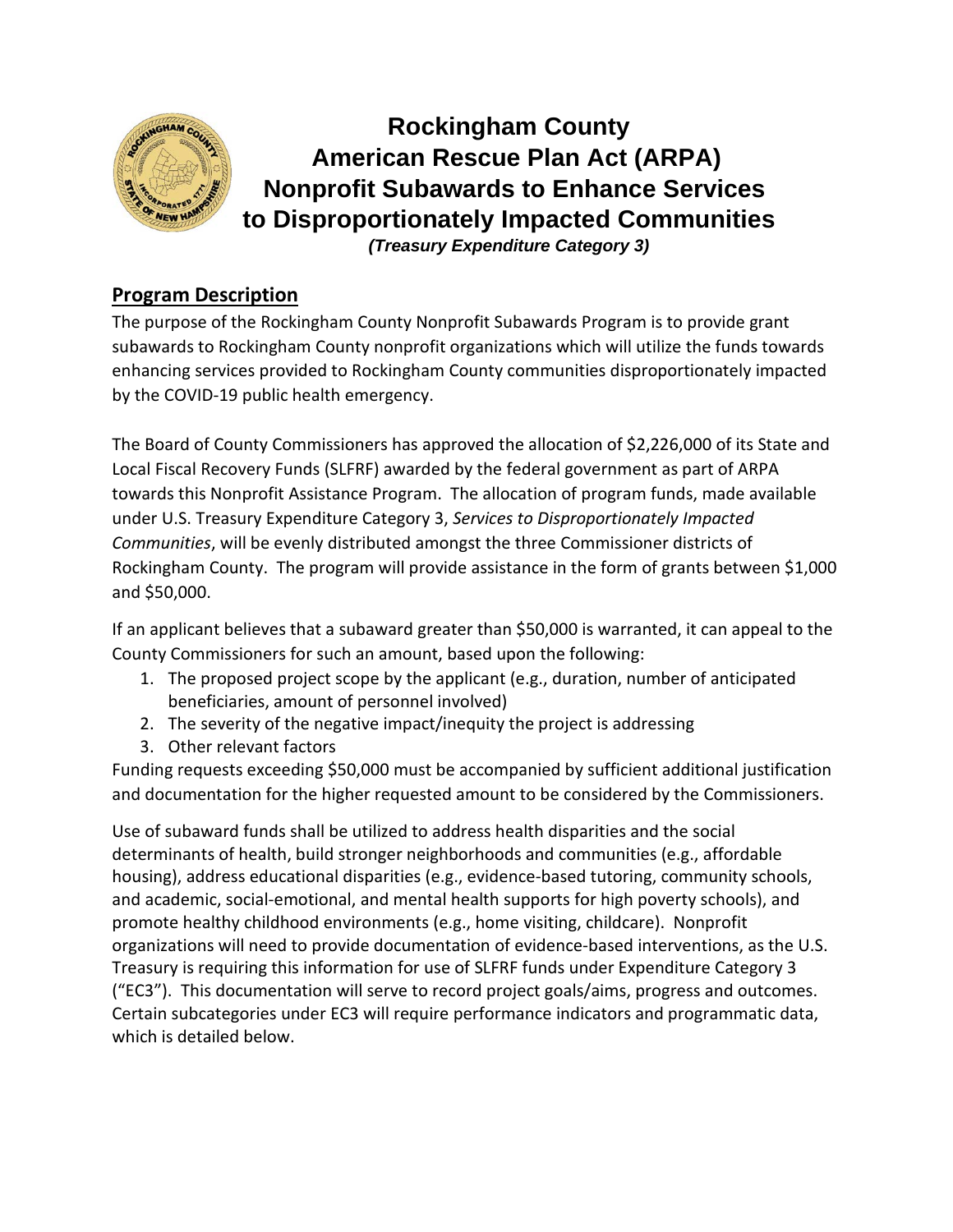

Per the U.S. Treasury SLFRF *Compliance and Reporting Guidance* document, funds utilized under Expenditure Category 3 must fall within one of the subcategories listed below.

| 3: Services to Disproportionately Impacted Communities |                                                                                        |  |  |  |
|--------------------------------------------------------|----------------------------------------------------------------------------------------|--|--|--|
| 3.1                                                    | Education Assistance: Early Learning* ^                                                |  |  |  |
| 3.2                                                    | Education Assistance: Aid to High-Poverty Districts ^                                  |  |  |  |
| 3.3                                                    | Education Assistance: Academic Services* ^                                             |  |  |  |
| 3.4                                                    | Education Assistance: Social, Emotional, and Mental Health Services* ^                 |  |  |  |
| 3.5                                                    | Education Assistance: Other* ^                                                         |  |  |  |
| 3.6                                                    | Healthy Childhood Environments: Child Care* ^                                          |  |  |  |
| 3.7                                                    | Healthy Childhood Environments: Home Visiting* ^                                       |  |  |  |
| 3.8                                                    | Healthy Childhood Environments: Services to Foster Youth or Families Involved in       |  |  |  |
|                                                        | Child Welfare System* ^                                                                |  |  |  |
| 3.9                                                    | Healthy Childhood Environments: Other* ^                                               |  |  |  |
| 3.10                                                   | Housing Support: Affordable Housing* ^                                                 |  |  |  |
| 3.11                                                   | Housing Support: Services for Unhoused Persons* ^                                      |  |  |  |
| 3.12                                                   | Housing Support: Other Housing Assistance* ^                                           |  |  |  |
| 3.13                                                   | Social Determinants of Health: Other* ^                                                |  |  |  |
|                                                        | 3.14 Social Determinants of Health: Community Health Workers or Benefits Navigators* ^ |  |  |  |
|                                                        | 3.15 Social Determinants of Health: Lead Remediation ^                                 |  |  |  |
|                                                        | 3.16 Social Determinants of Health: Community Violence Interventions* ^                |  |  |  |

Please note that under the Interim Final Rule, funds cannot be utilized to purchase housing/real property, unless the location of such property is within a HUD-designated Qualified Census Tract ("QCT"). There are no QCT's in Rockingham County. There has been legislative support to eliminate the QCT requirement in the final version of the "Final" Rule, and any developments in this area will be monitored.

As mentioned previously, the U.S. Treasury requires Performance Indicators and Programmatic Data for certain Expenditure Categories:

a. Household Assistance (EC 2.2 & 2.5) and Housing Support (EC 3.10-3.12):

- Number of people or households receiving eviction prevention services (including legal  $\bullet$ representation)
- Number of affordable housing units preserved or developed  $\bullet$
- b. Negative Economic Impacts (EC 2):
	- Number of workers enrolled in sectoral job training programs
	- Number of workers completing sectoral job training programs
	- Number of people participating in summer youth employment programs
- c. Education Assistance (EC 3.1-3.5):
	- Number of students participating in evidence-based tutoring programs<sup>25</sup>  $\bullet$
- d. Healthy Childhood Environments (EC 3.6-3.9):
	- Number of children served by childcare and early learning (pre-school/pre-K/ages 3- $\bullet$ 5)
	- Number of families served by home visiting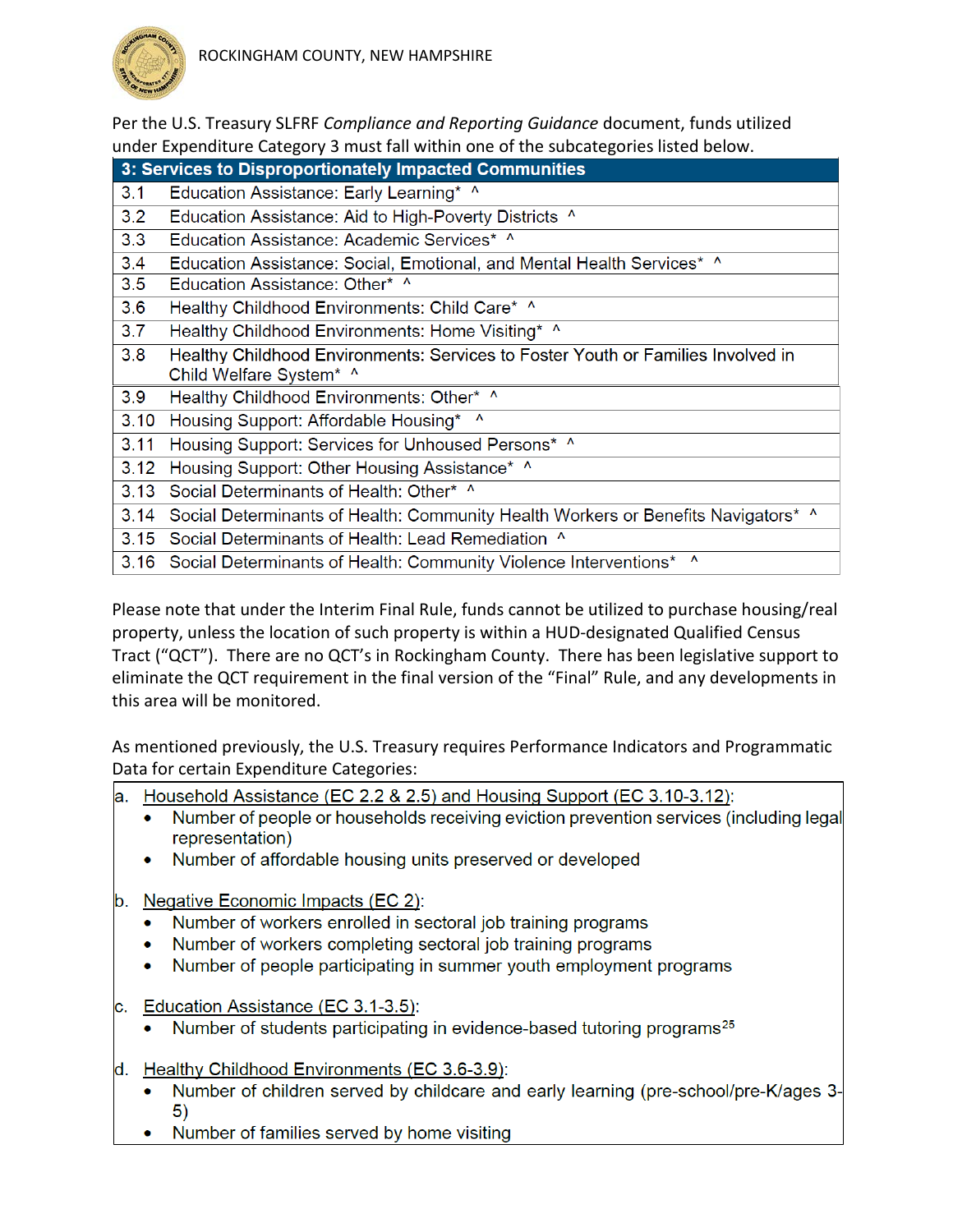

Application submission is required for Rockingham County staff to make a determination regarding applicant eligibility. Incomplete applications will not be considered as eligible submissions for financial assistance. An eligible nonprofit organization must be headquartered in Rockingham County or maintain a physical presence/chapter in the County to be considered for a financial award.

Submission of the application does not guarantee approval of the application or an award of funds. Ultimate approval of a subaward will be by majority vote of the County Commissioners held at a regularly scheduled Board of Commissioners meeting. In order to receive funds, an eligible nonprofit organization must also agree to all terms and conditions that are stipulated in a subrecipient agreement with the County.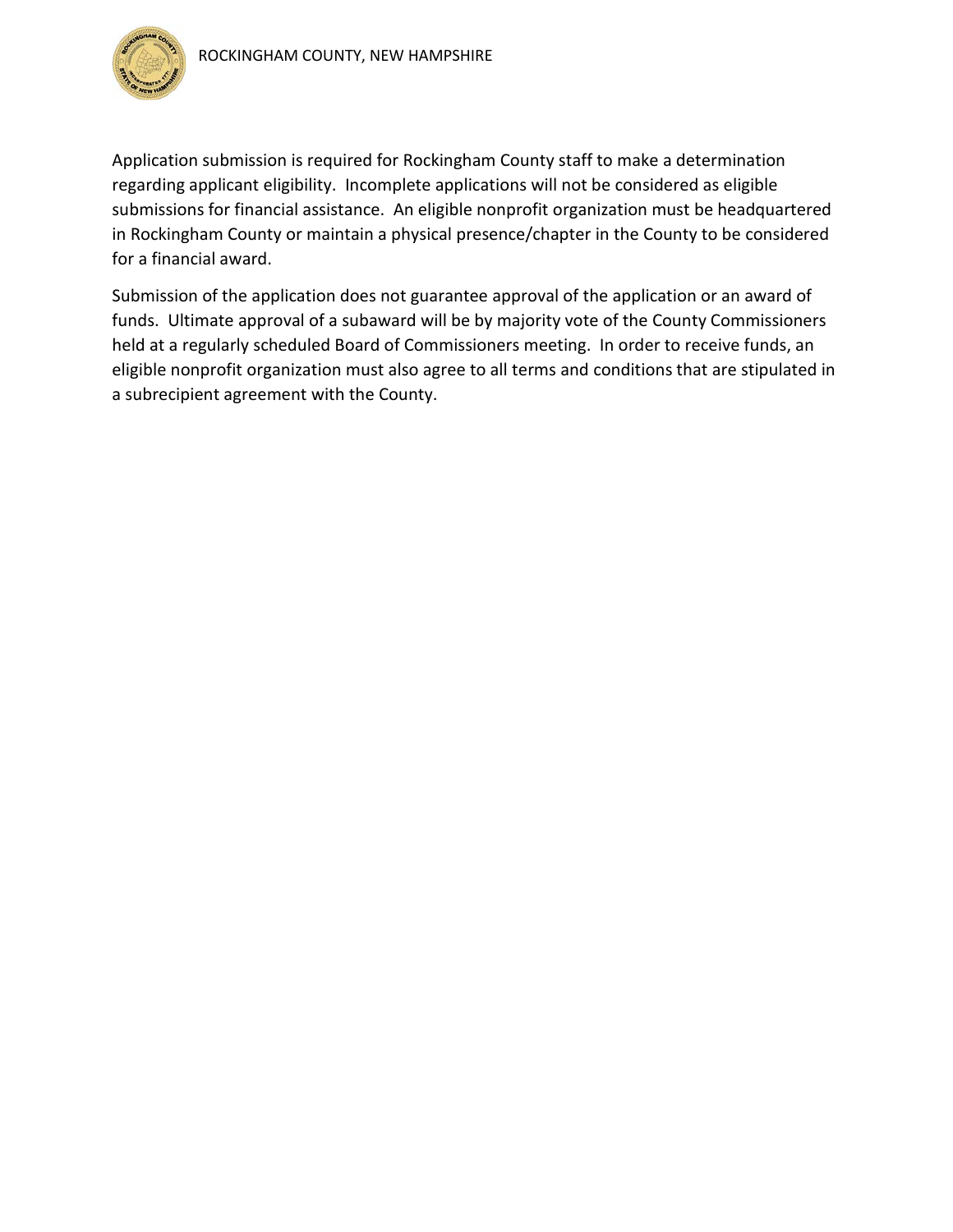

## **Rockingham County Nonprofit Subawards to Enhance Services Funding Application**

Application must be completed in full to be considered. Submit complete application and any supporting information electronically to cnickerson@co.rockingham.nh.us and aguittarr@co.rockingham.nh.us -or-Mail - Rockingham County Finance Office, 119 North Road, Brentwood, NH 03833

#### Electronic submissions cannot exceed 10 MB in size.

#### **GENERAL INFORMATION**

- 1. Nonprofit Legal Name:
- 2. "Doing Business As" Name, if different than Nonprofit Legal Name:
- 3. Nonprofit Address (Street, City, State, Zip Code)
- 4. Tax Identification Number (EIN):  $\lfloor$
- 5. If applicable: DUNS number:  $\lfloor$
- 6. Organization's website:
- 7. Organization's History:

#### 8. Organization's Goals/Mission/Objectives: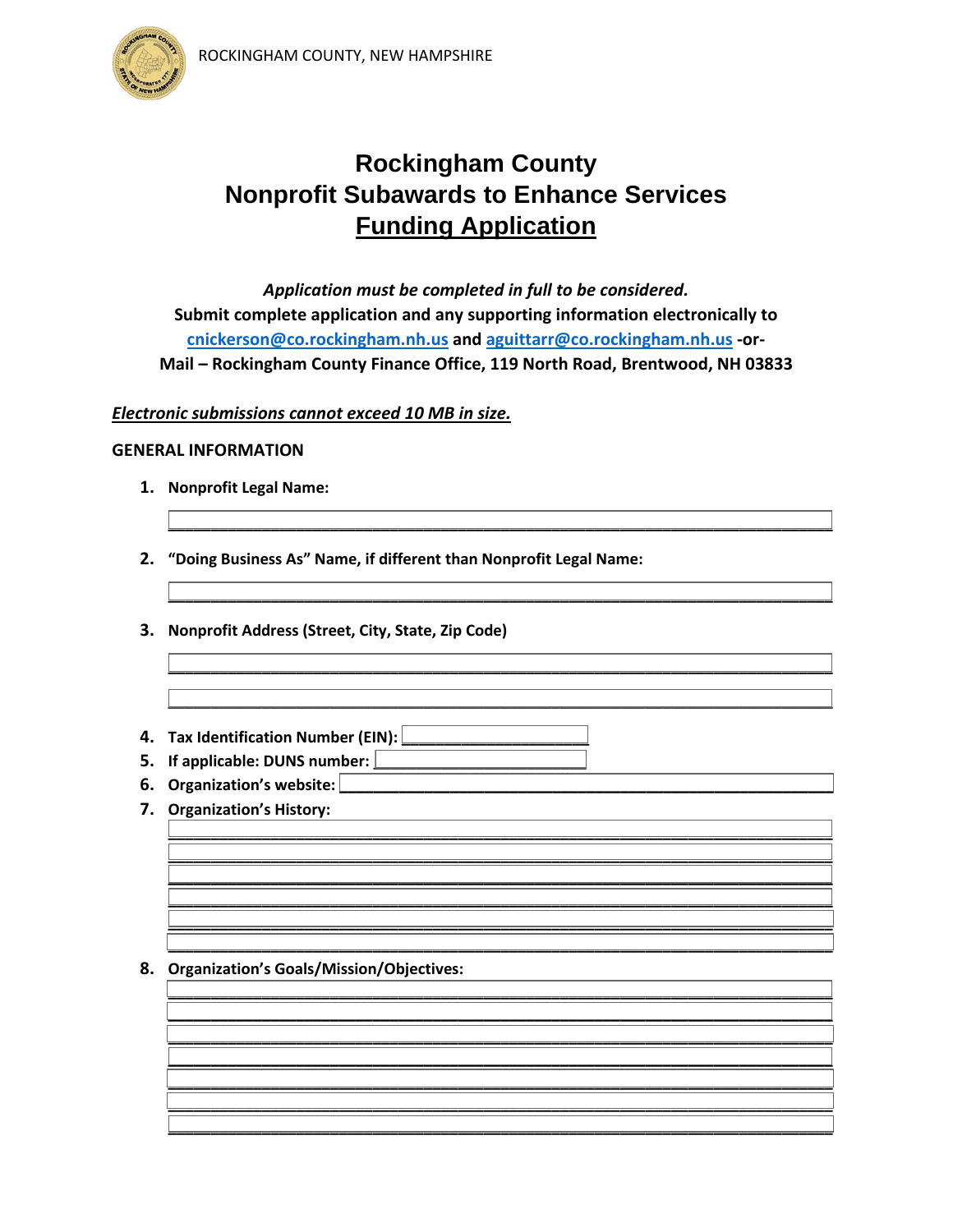9. Programs and Services offered to Rockingham County residents:

10. Organizational Structure - Please describe the role of the Board, staff and volunteers:



Please answer the following questions:

11. What amount of subaward is being requested? (Maximum request is \$50,000)



12. Please describe the project(s) that the applicant would like to enhance/implement with requested funds (please list applicable Expenditure Category 3 subcategory for each item). Feel free to attach a separate project narrative and any supporting information. Project narratives must include which disproportionately affected communities will be served and provide a timeline for each project.

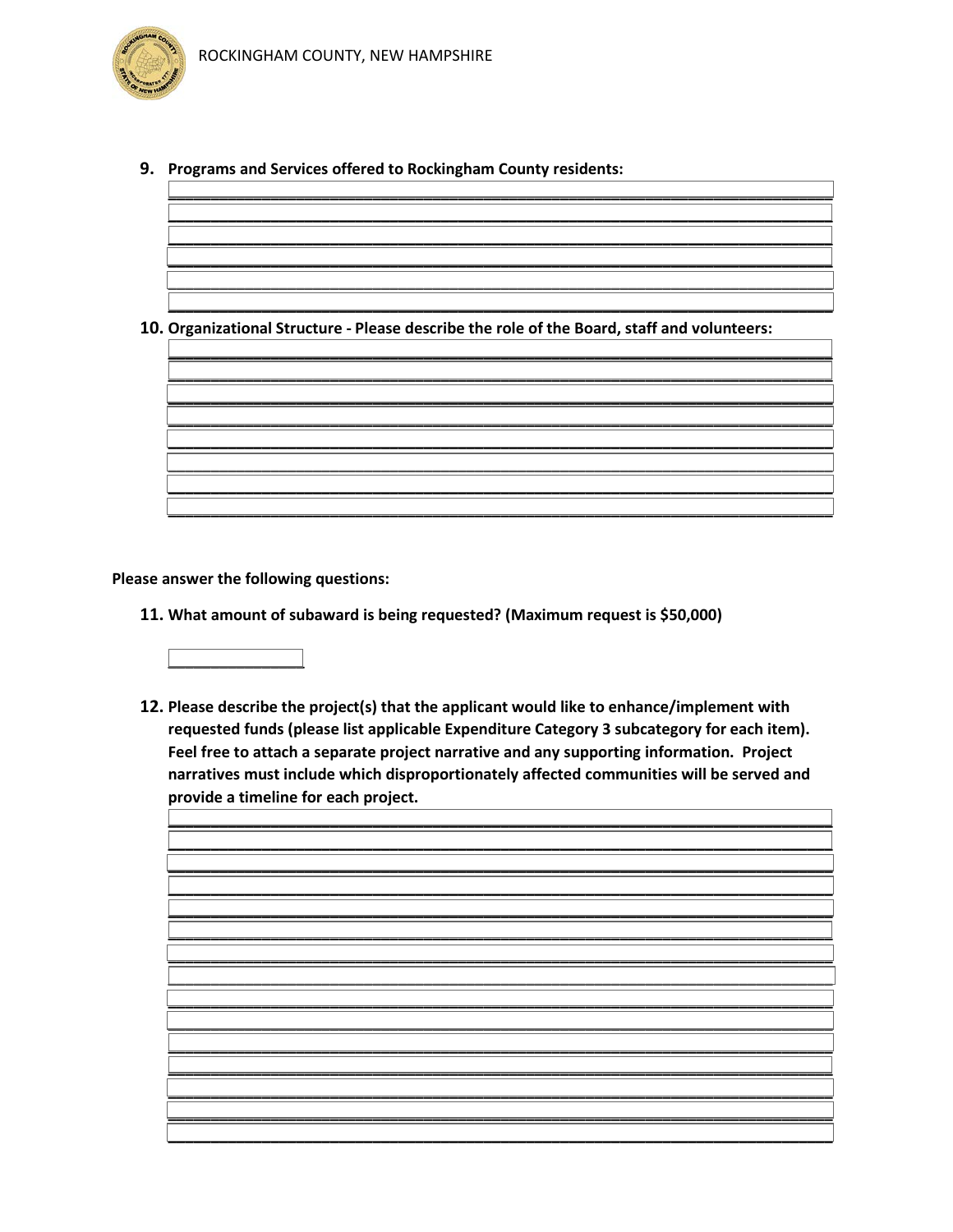

13. Please describe project goals and how evidence-based interventions will be utilized to gauge project progress, outcomes and ultimate evaluation.

14. Does the nonprofit organization have affiliates?

 $\Box$ No  $\Box$ Yes 6.(a) If yes, how many affiliates does the Applicant have?

6.(b) Please list each affiliate's legal business name (attach extra sheet if necessary):

15. Is the applicant operating under a franchise, license, or similar agreement?

 $\Box$ No  $\Box$ Yes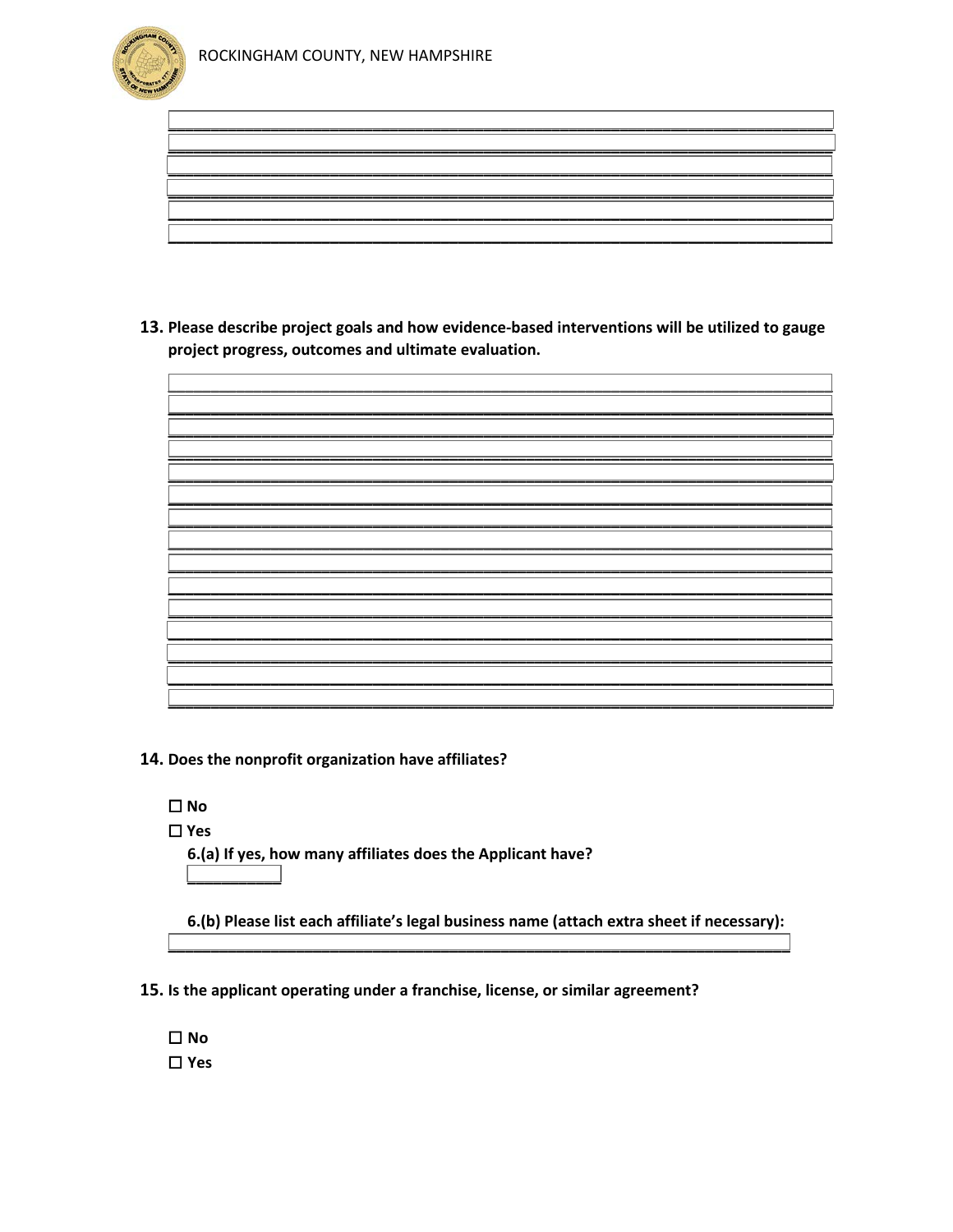

**16. Is the nonprofit organization presently suspended, debarred, proposed for debarment, declared ineligible, voluntarily excluded from participation in this transaction by any State or Federal department or agency?**

| $\Box$ | N                |
|--------|------------------|
| I      | n                |
| I<br>П | L<br>Y<br>ς<br>г |

**17. What date did the nonprofit organization begin operations? (Month, Day, Year) \_\_\_\_\_\_\_\_\_\_\_\_\_\_\_\_**

**Grant funds cannot be utilized to offset the following costs associated with enhanced services/projects for which the applicant is seeking a subaward:**

- **1. Workforce bonuses other than hazard pay or overtime**
- **2. Severance pay**
- **3. Legal settlements**
- **4. Damages covered by insurance**
- **5. Property taxes**
- **6. Personal activities/services that are unrelated to COVID-19**

#### **THE APPLICANT CERTIFIES TO THE BEST OF ITS KNOWLEDGE:**

- **1. The information submitted to the County of Rockingham ("the County") in this application, and substantially in connection with this application, is true and correct.**
- **2. The applicant is in compliance with applicable laws, regulations, ordinances and orders.**
- **3. The applicant is not in default under the terms and conditions of any grant agreements.**
- **4. Any grant funds received from the County will not be re-granted to a different entity.**
- **5. Any grant funds received from the County will not be used to support the same services for which the entity is already receiving funds under a federal program.**
- **6. Any grant funds received from the County will not be used to access additional, matching federal funds.**

#### **THE APPLICANT ACKNOWLEDGES:**

**1. This application and other materials, or specific portions thereof, submitted to the County may constitute public records subject to disclosure under New Hampshire's Right to Know Law (RSA 91-A). The applicant may mark documents "confidential" as applicable if they contain sensitive information. Commercial, financial, confidential information (i.e. Tax Identification Numbers) and any other "exempt" information will not be part of the public record as applicable under the provisions of NH RSA 91-A.**